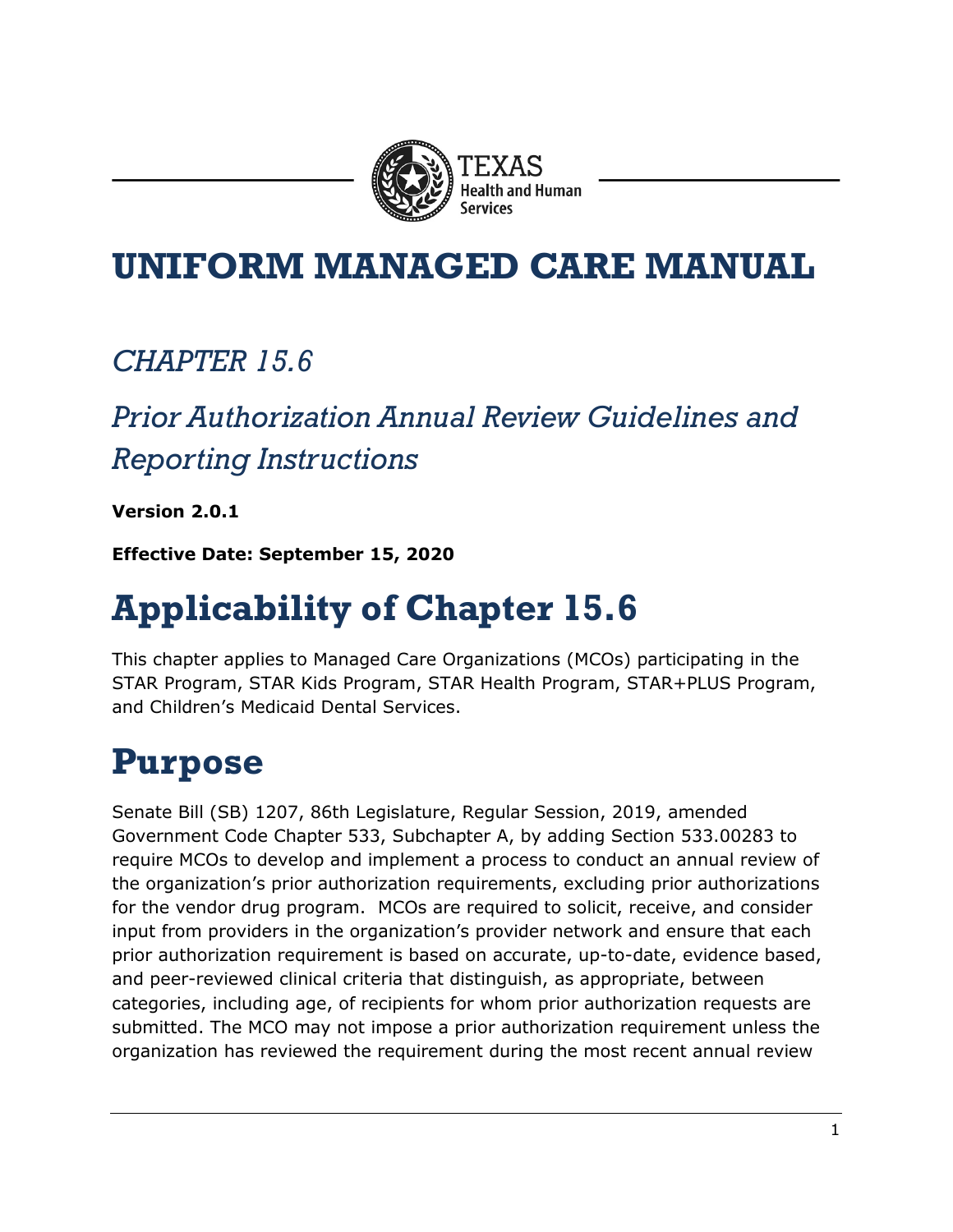mandated under this section. The commission will periodically review each MCO to ensure compliance.

## **The Prior Authorization Annual Review Guidelines**

Each MCO, in consultation with the organization's contractually required Provider Advisory Group (PAG) or other committees that include Network Providers, shall develop and implement a process to conduct an annual review of the organization's prior authorization requirements. The MCO is required to consult with the organization's PAG or other committees that include Network Providers prior to making changes to an existing annual review process.

In conducting a review, the MCO must comply with the following:

- 1) Review all existing and newly proposed procedure codes or services requiring prior authorizations no less than once annually;
	- a. The review may be divided into more than one review throughout the year.
- 2) Report the results of all reviews, conducted throughout the review period, in one annual review deliverable;
	- a. The reporting period for the deliverable must align with the state fiscal year. For example: The state fiscal year 2020 report is due October 1, 2020. The dates covered in the report are September 1, 2019 through August 31, 2020.
	- b. The report is due October  $1<sup>st</sup>$  following the reporting period;
	- c. If the due date falls on a weekend, state, or federal holiday on which HHSC's offices are closed, MCO's deadline will be the next business day.
	- d. The reviewed procedure codes or services must be reported at the procedure code level.
- 3) Solicit, receive, and consider input from Providers in the organization's Provider Network;
- 4) Ensure that each prior authorization requirement is based on accurate, up-todate, evidence-based, and peer-reviewed clinical criteria that distinguish, as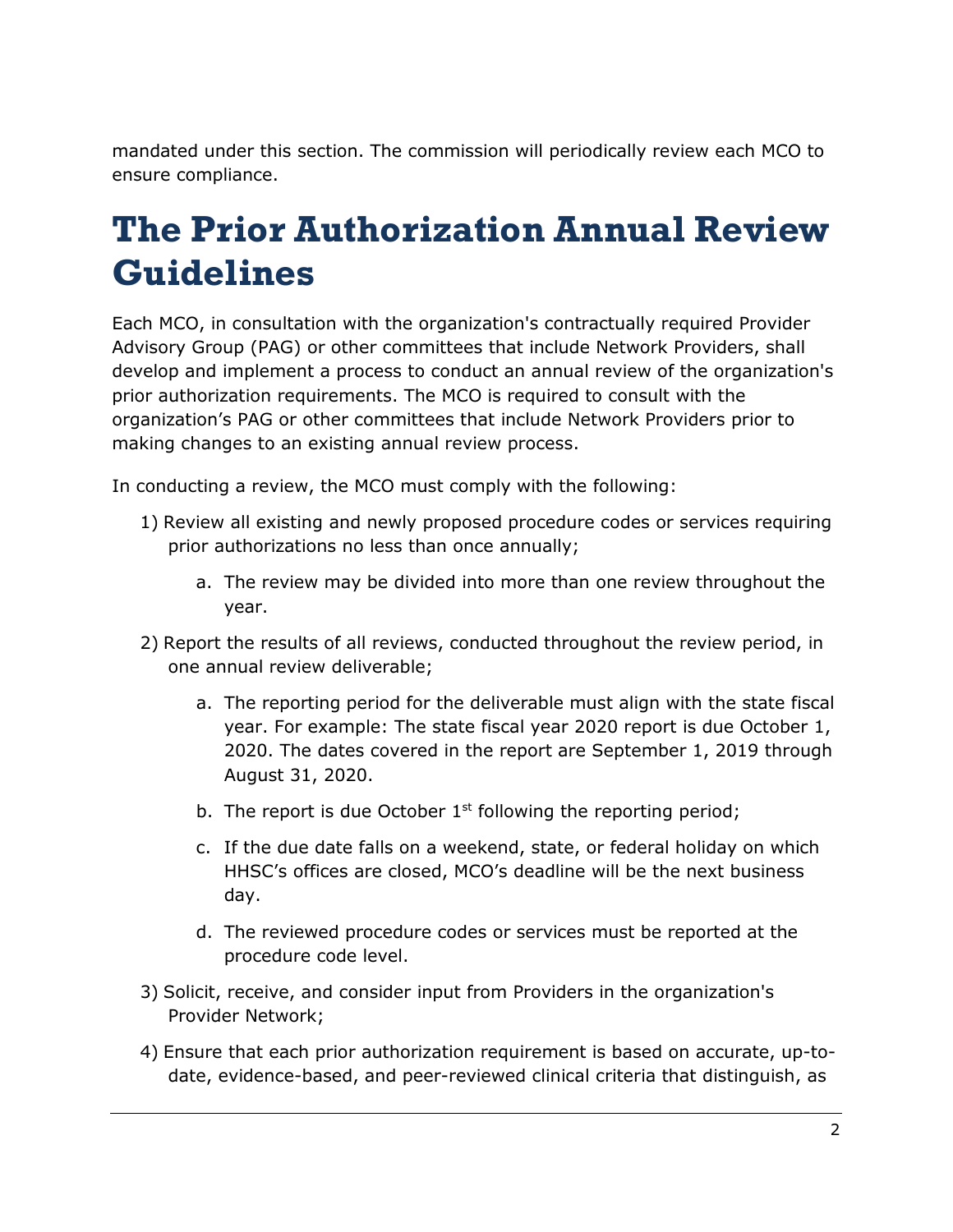appropriate, between categories, including age, of recipients for whom prior authorization requests are submitted;

- 5) The MCO's website published version of the Prior Authorization Annual Review results must be updated, no later than 30 calendar days following the day of a review, to reflect the prior authorization decisions from each review;
- 6) May not impose a prior authorization requirement unless the organization has reviewed the requirement during the most recent review, unless mandated by state or federal guidance to do so;
- 7) Maintain records of the annual review meeting minutes, agenda, and reports in accordance with HHSC records retention schedule; and
- 8) Report the Prior Authorization Annual Review results to HHSC using a standardized template provided in UMCM Chapter 5.27. The same standardized template must be used to publish the Prior Authorization Review results referenced in the UMCM Chapter 3.32 MMC/CHIP Website Critical Elements.

# **Prior Authorization Annual Review Report Submission Instructions**

Each year, the MCO must submit a Prior Authorization Annual Review Report to the Health and Human Services Commission (HHSC) that includes information for each Medicaid managed care program (STAR, STAR Kids, STAR Health, STAR+PLUS, and Children's Medicaid Dental Services) for which the MCO provides services. The MCO must use the Prior Authorization Annual Review Report template provided in UMCM Chapter 5.27. HHSC may impose contractual remedies against any MCO that fails comply with requirements in this chapter or fails to provide this deliverable in a timely and accurate manner or in the format specified by HHSC.

The MCO must submit report to the Contract Deliverables page in TexConnect using the naming convention of the MCO's choice.

Submit additional questions to MCS ManagedCareUR@hhsc.state.tx.us using the following naming convention in the email subject line: PA Annual Report\_ACUR\_MCO Name.